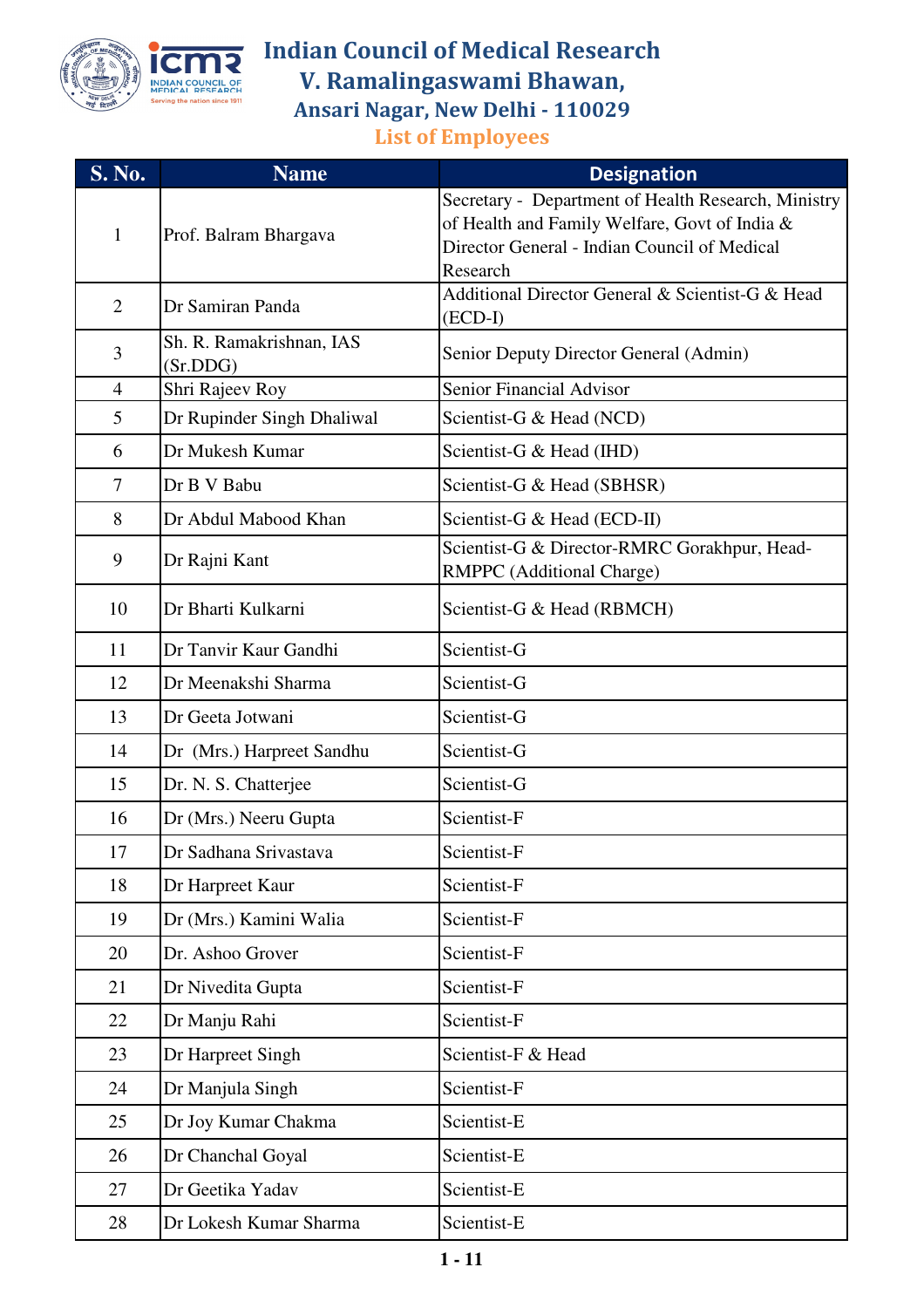

| <b>S. No.</b> | <b>Name</b>                  | <b>Designation</b> |
|---------------|------------------------------|--------------------|
| 29            | Dr Neeraj Aggarwal           | Scientist-E        |
| 30            | Dr Padma Singh               | Scientist-E        |
| 31            | Dr Aparna Mukherjee          | Scientist-E        |
| 32            | Dr Kavitha Rajsekar          | Scientist-E        |
| 33            | Dr Reema Mukherjee           | Scientist-E        |
| 34            | Dr Varsha Dalal              | Scientist-E        |
| 35            | Dr. Anoop Velaudhan          | Scientist-E        |
| 36            | Dr. Leyanna Susan George     | Scientist-E        |
| 37            | Dr. Neeraj Aggarwal          | Scientist-E        |
| 38            | Dr Nisha K Jose              | Scientist-E        |
| 39            | Dr Roopa Shivashankar        | Scientist-E        |
| 40            | Dr Suchitra Markan           | Scientist-E        |
| 41            | Dr Sudipto Palab Roy         | Scientist-E        |
| 42            | Dr Tanica Lyngdoh            | Scientist-E        |
| 43            | Dr V. P. Singh               | Scientist-E        |
| 44            | Dr. Nilesh Chandra           | Scientist-E        |
| 45            | Dr Satya Pal Singh Yadav     | Scientist-E        |
| 46            | Dr Stuti Sharad Bhargava     | Scientist-D        |
| 47            | Dr Nikita Monga              | Scientist-D        |
| 48            | Dr (Wg. Cdr.) Sanchita Singh | Scientist-D        |
| 49            | Dr Jerin Jose Cherian        | Scientist-D        |
| 50            | Dr Amlin Shukla              | Scientist-D        |
| 51            | Dr Tanu Anand                | Scientist-D        |
| 52            | Dr. Deepali Anvikar          | Scientist-D        |
| 53            | Dr Ravinder Singh            | Scientist-D        |
| 54            | Dr Saibal Das                | Scientist-D        |
| 55            | Dr Varsha Dalal              | Scientist-D        |
| 56            | Dr Priyanka Gupta Bansal     | Scientist-D        |
| 57            | Dr Monika Pahuja             | Scientist-D        |
| 58            | Dr Sumit Agarwal             | Scientist-D        |
| 59            | Dr Heena Tabassum            | Scientist-D        |
| 60            | Dr M S Chalga                | Scientist-D        |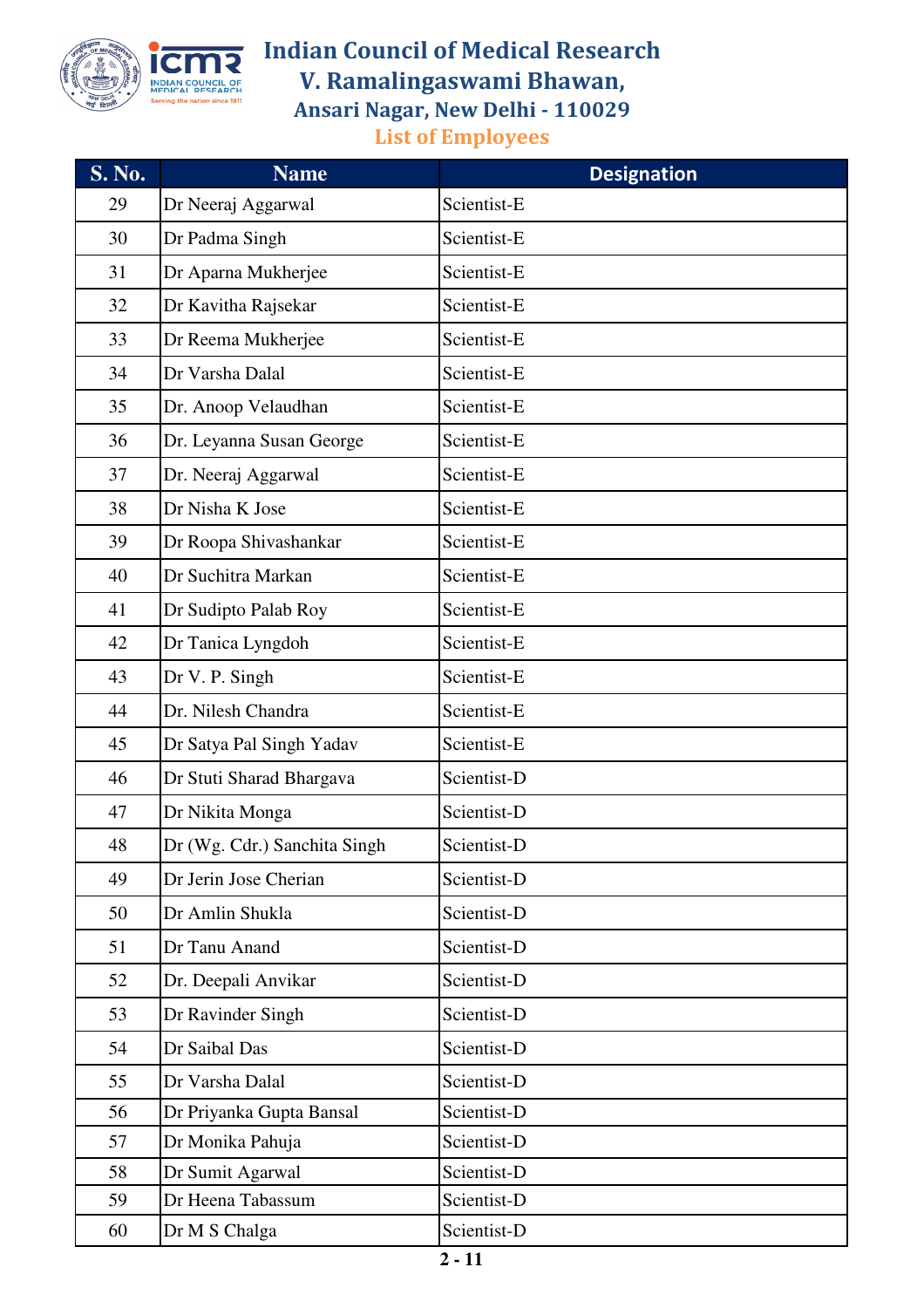

| <b>S. No.</b> | <b>Name</b>                 | <b>Designation</b>                                        |
|---------------|-----------------------------|-----------------------------------------------------------|
| 61            | Dr Madhu Chhanda Das        | Scientist-C                                               |
| 62            | Sh. Pulkit Verma            | Scientist-C                                               |
| 63            | Dr (Ms) Enna Dogra Gupta    | Scientist-C                                               |
| 64            | Dr (Ms) Ginu Suhal Khan     | Scientist-C                                               |
| 65            | Dr (Ms) Hem Lata            | Scientist-C                                               |
| 66            | Dr (Ms) Reema Roshan        | Scientist-C                                               |
| 67            | Dr (Ms) Madhumathi J        | Scientist-C                                               |
| 68            | Dr Naveen Sharma            | Scientist-C                                               |
| 69            | Dr Taruna Arora             | Scientist-C                                               |
| 70            | Dr Gunjan Kumar             | Scientist-C                                               |
| 71            | Dr (Ms) Albina Arjuman Nair | Scientist-C                                               |
| 72            | Dr Ravleen Kaur Bakshi      | Scientist-C                                               |
| 73            | Dr Siddharth Kapathia       | Scientist-C                                               |
| 74            | Dr Shweta Tanwar            | Scientist-C                                               |
| 75            | Dr Neha Dahiya              | Scientist-C                                               |
| 76            | Dr Jyoti                    | Scientist-B                                               |
| 77            | Ms. Saumya Deol             | Scientist-B                                               |
| 78            | Sh. Yadav Shyamjeet Maniram | Scientist-B                                               |
| 79            | Dr. Munna Lal Yadav         | Scientist-B                                               |
| 80            | Ms. Shumayila Khan          | Scientist-B                                               |
| 81            | Dr. Sarla Naglot            | Scientist-B                                               |
| 82            | Sh. Hansraj Choudhary       | Scientist-B                                               |
| 83            | Sh. Rajeev Roy              | Sr Financial Advisor & Sr. DDG(A) (Addittional<br>charge) |
| 84            | Dr R Lakshminarayanan       | Deputy Director General (Admin)                           |
| 85            | Sh Jagdish Rajesh           | <b>Assistant Director General (Admin)</b>                 |
| 86            | Sh. Vinod Sharma            | Sr. Accounts Officer                                      |
| 87            | Smt. Lalita anand           | Sr. Administrative Officer (E)                            |
| 88            | Sh. G.S. Sandhu             | Sr. Administrative Officer                                |
| 89            | Sh. Mahesh Chand            | Sr. Administrative Officer (EM)                           |
| 90            | Sh. Safal Chetri            | Sr. Administrative Officer                                |
| 91            | Sh. Rahul Wadhwani          | Administrative Officer (DDO)                              |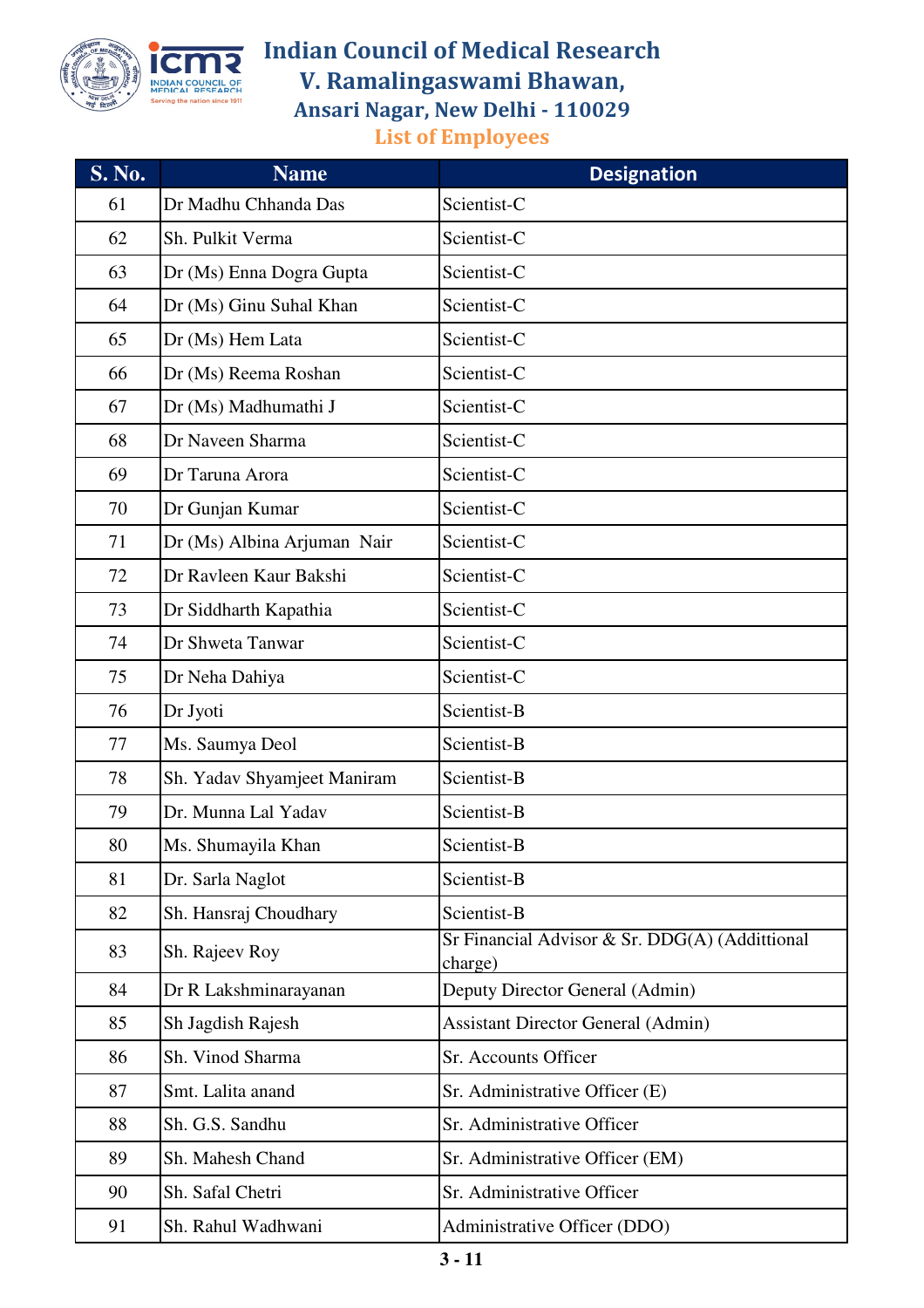

| $S. \overline{No.}$ | <b>Name</b>              | <b>Designation</b>                 |
|---------------------|--------------------------|------------------------------------|
| 92                  | Sh. Jaibir Singh         | <b>Administrative Officer</b>      |
| 93                  | Sh. Balugrin Sah         | Administrative Officer (EM)        |
| 94                  | Sh. Harish Sharma        | <b>Administrative Officer</b>      |
| 95                  | Sh. B C Dey              | <b>Administrative Officer</b>      |
| 96                  | Sh. Manmohan Singh       | <b>Administrative Officer</b>      |
| 97                  | Sh. Ramesh Kumar         | <b>Administrative Officer</b>      |
| 98                  | Sh. M K Sabharwal        | <b>Administrative Officer</b>      |
| 99                  | Sh. Ved Prakash          | <b>Administrative Officer</b>      |
| 100                 | Sh. Krishnandityan C.    | Administartive Officer (Jr. Grade) |
| 101                 | <b>Sh Kumar Gautam</b>   | <b>Accounts Officer</b>            |
| 102                 | Sh. Parmod Kumar         | <b>Accounts Officer</b>            |
| 103                 | Sh. P K Gambhir          | <b>Accounts Officer</b>            |
| 104                 | Sh. Rohit Agarwal        | Accounts Officer (Jr.Grade)        |
| 105                 | Smt. Anita Sharma        | <b>Section Officer</b>             |
| 106                 | Sh. M L Meena            | <b>Section Officer</b>             |
| 107                 | <b>Sh Ashok Kumar</b>    | <b>Section Officer</b>             |
| 108                 | Sh. Deepak Raj Paunikar  | <b>Section Officer</b>             |
| 109                 | Sh. Ramesh Kumar         | <b>Section Officer</b>             |
| 110                 | Smt. Sonia Khattar       | <b>Section Officer</b>             |
| 111                 | Sh. Rakesh Kumar         | <b>Section Officer</b>             |
| 112                 | Sh. Rajesh Kumar         | <b>Section Officer</b>             |
| 113                 | Sh. A.K.Srivastava       | <b>Section Officer</b>             |
| 114                 | Sh. Manoj Kumar Tiwari   | <b>Section Officer</b>             |
| 115                 | Sh. Raj Kumar            | <b>Section Officer</b>             |
| 116                 | Smt. Nanda Nimje         | <b>Section Officer</b>             |
| 117                 | Sh. Mahinder Singh Rawat | <b>Section Officer</b>             |
| 118                 | Sh. Anil Lakhera         | <b>Section Officer</b>             |
| 119                 | Sh. Ravi Kumar           | <b>Section Officer</b>             |
| 120                 | Sh. Jiwan Singh          | <b>Section Officer</b>             |
| 121                 | Smt. Savita Devi         | <b>Section Officer</b>             |
| 122                 | Sh. Anil Kumar Bhatia    | <b>Section Officer</b>             |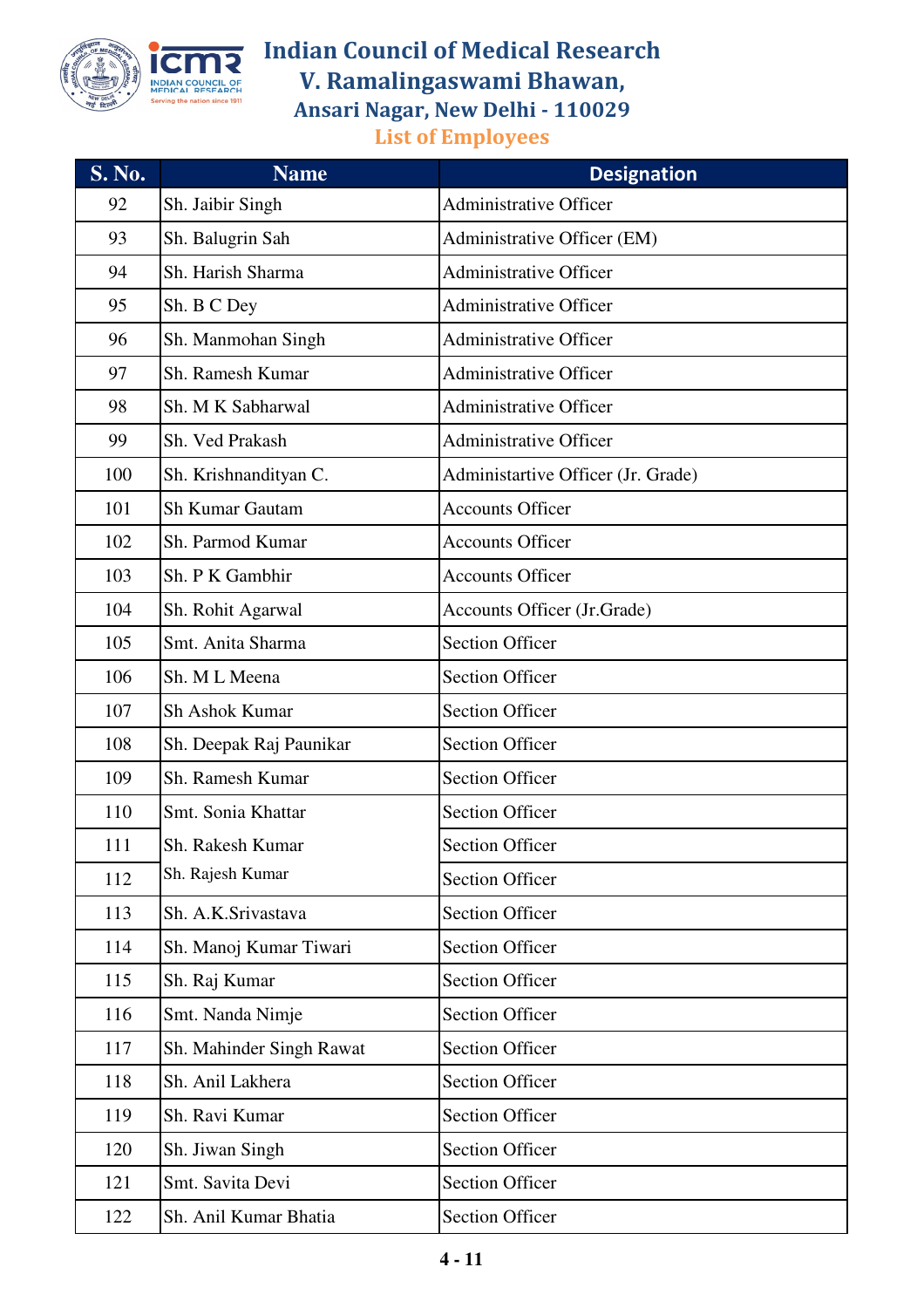

| <b>S. No.</b> | <b>Name</b>             | <b>Designation</b>        |
|---------------|-------------------------|---------------------------|
| 123           | Sh. Ajay Singh Solanki  | <b>Section Officer</b>    |
| 124           | Sh. Jitendra Arora      | <b>Section Officer</b>    |
| 125           | Smt. Sunita Sugara      | <b>Section Officer</b>    |
| 126           | Smt. Rachna Sharma      | <b>Section Officer</b>    |
| 127           | Sh. Rajiv Kumar         | <b>Section Officer</b>    |
| 128           | Smt. Punam Pal          | <b>Section Officer</b>    |
| 129           | Sh. Sher Singh          | <b>Section Officer</b>    |
| 130           | Smt. Seema Verma        | <b>Section Officer</b>    |
| 131           | Sh. S.E. Matkar         | <b>Section Officer</b>    |
| 132           | Sh. Rohit Solnaki       | <b>Section Officer</b>    |
| 133           | Sh. Kiran S. Galange    | <b>Section Officer</b>    |
| 134           | Smt. Urvashi Kalia      | <b>Section Officer</b>    |
| 135           | Sh. Abishek Saraf       | <b>Section Officer</b>    |
| 136           | Sh. Aneesh Vyas         | <b>Section Officer</b>    |
| 137           | Sh. Pushpak Shrivastava | <b>Section Officer</b>    |
| 138           | Smt. Harjeet Kaur Bajaj | Sr. Personal Secretary    |
| 139           | Smt. Padmavati Chawla   | Sr. Personal Secretary    |
| 140           | Smt. Anurag Wason       | Sr. Personal Secretary    |
| 141           | Smt. Neeru Modi         | Sr. Personal Secretary    |
| 142           | Sh. Raj Kumar Sharma    | <b>Private Secretary</b>  |
| 143           | Sh. Rakesh Sethi        | <b>Private Secretary</b>  |
| 144           | Smt. Rita Luthra        | <b>Private Secretary</b>  |
| 145           | Sh. Rajvinder Singh     | Private Secretary         |
| 146           | Sh. Vinod Bhatt         | Private Secretary         |
| 147           | Sh. Sanjeev Kumar       | Private Secretary         |
| 148           | Smt. Anita Sharma       | <b>Private Secretary</b>  |
| 149           | Sh. Hira Lal            | Private Secretary         |
| 150           | Smt. Sarita Negi        | Private Secretary(EM)     |
| 151           | Smt. Poonam Dhawan      | Private Secretary(EM)     |
| 152           | Smt. Sarita Mittal      | Private Secretary(EM)     |
| 153           | Sh. Ravinder Singh      | <b>Personal Assistant</b> |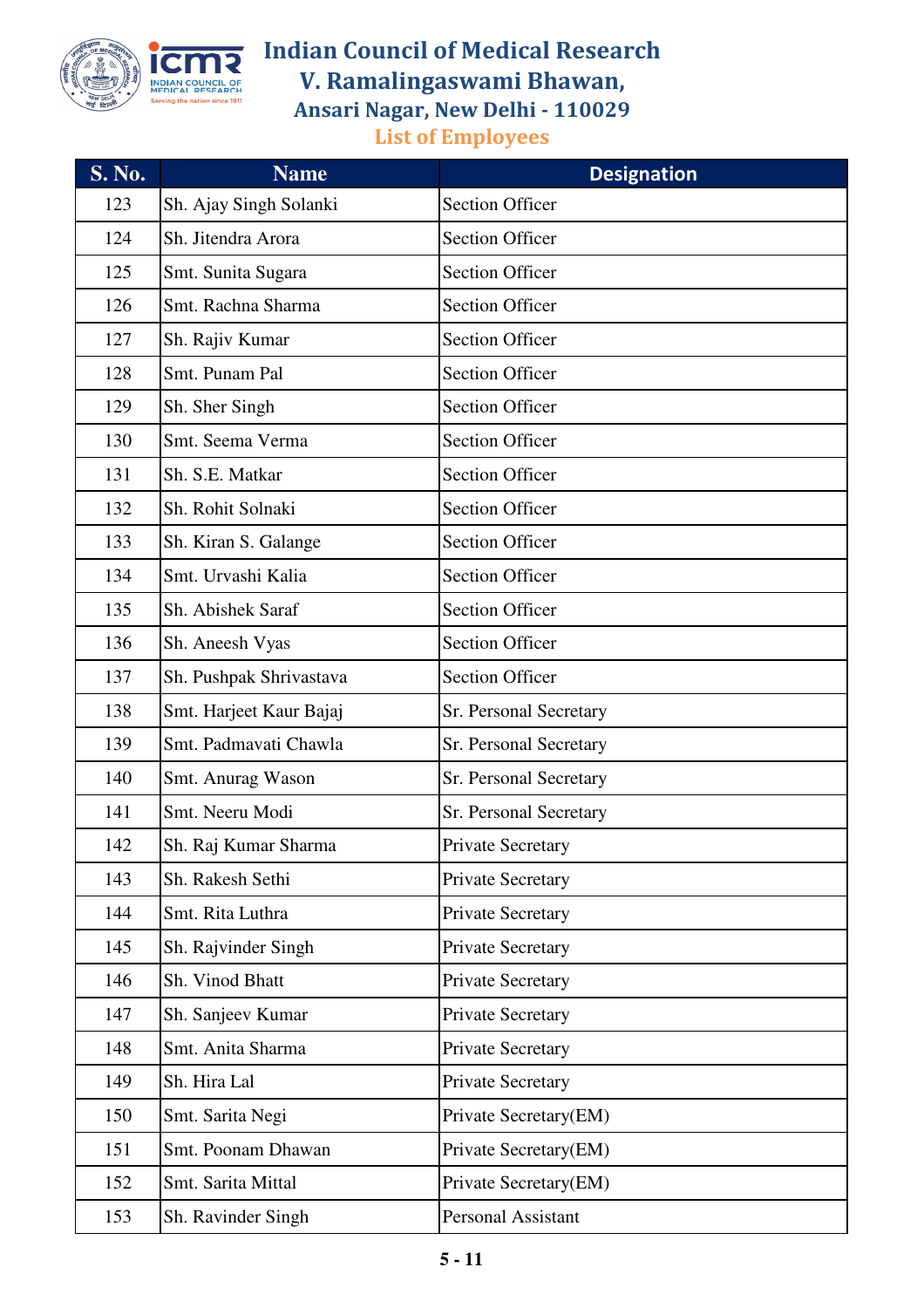

| <b>S. No.</b> | <b>Name</b>            | <b>Designation</b>          |
|---------------|------------------------|-----------------------------|
| 154           | Ms. Aarti Juneja       | <b>Personal Assistant</b>   |
| 155           | Sh. J K Mehendru       | Assistant                   |
| 156           | Sh. R P Bhatt          | Assistant                   |
| 157           | Sh. Vijay Kumar        | Assistant                   |
| 158           | Smt. Anju Kumar        | Assistant                   |
| 159           | Sh. Ramesh Chand       | Assistant                   |
| 160           | Sh. Om Prakash Dahiya  | Assistant                   |
| 161           | Sh. Rakesh Dhuliya     | Assistant                   |
| 162           | Sh. Jujhar Singh       | Assistant                   |
| 163           | Ms. Shalu Kapoor       | Assistant                   |
| 164           | Sh. Laxman Singh Rawat | Assistant                   |
| 165           | Smt. Rekha Verma       | Assistant                   |
| 166           | Sh. Deepak Nayyar      | Assistant                   |
| 167           | Sh. Dal Chand          | Assistant                   |
| 168           | Sh. Devender Singh     | Assistant                   |
| 169           | Sh. Deepak Singh       | Assistant                   |
| 170           | Sh. Mahesh Singh Bisht | Assistant                   |
| 171           | Sh. Yogesh Kr. Pandey  | Assistant                   |
| 172           | Sh. Mahipal Singh      | Assistant                   |
| 173           | Sh. Radhey Shyam       | <b>Assistant</b>            |
| 174           | Sh. Mukesh Kumar       | Assistant                   |
| 175           | Sh. Harish Chander     | Assistant                   |
| 176           | Sh. Hemant Kumar       | Assistant                   |
| 177           | Sh. Sumit              | Assistant                   |
| 178           | Sh. Gaurav Tehlan      | Assistant                   |
| 179           | Sh. Apoorv Raj         | <b>Upper Division Clerk</b> |
| 180           | Sh. Jitender           | <b>Upper Division Clerk</b> |
| 181           | Sh. Naveen Kumar -I    | <b>Upper Division Clerk</b> |
| 182           | Sh. Naveen Kumar -II   | <b>Upper Division Clerk</b> |
| 183           | Sh. Naveen Kumar -III  | <b>Upper Division Clerk</b> |
| 184           | Sh. Naveen Kumar - IV  | <b>Upper Division Clerk</b> |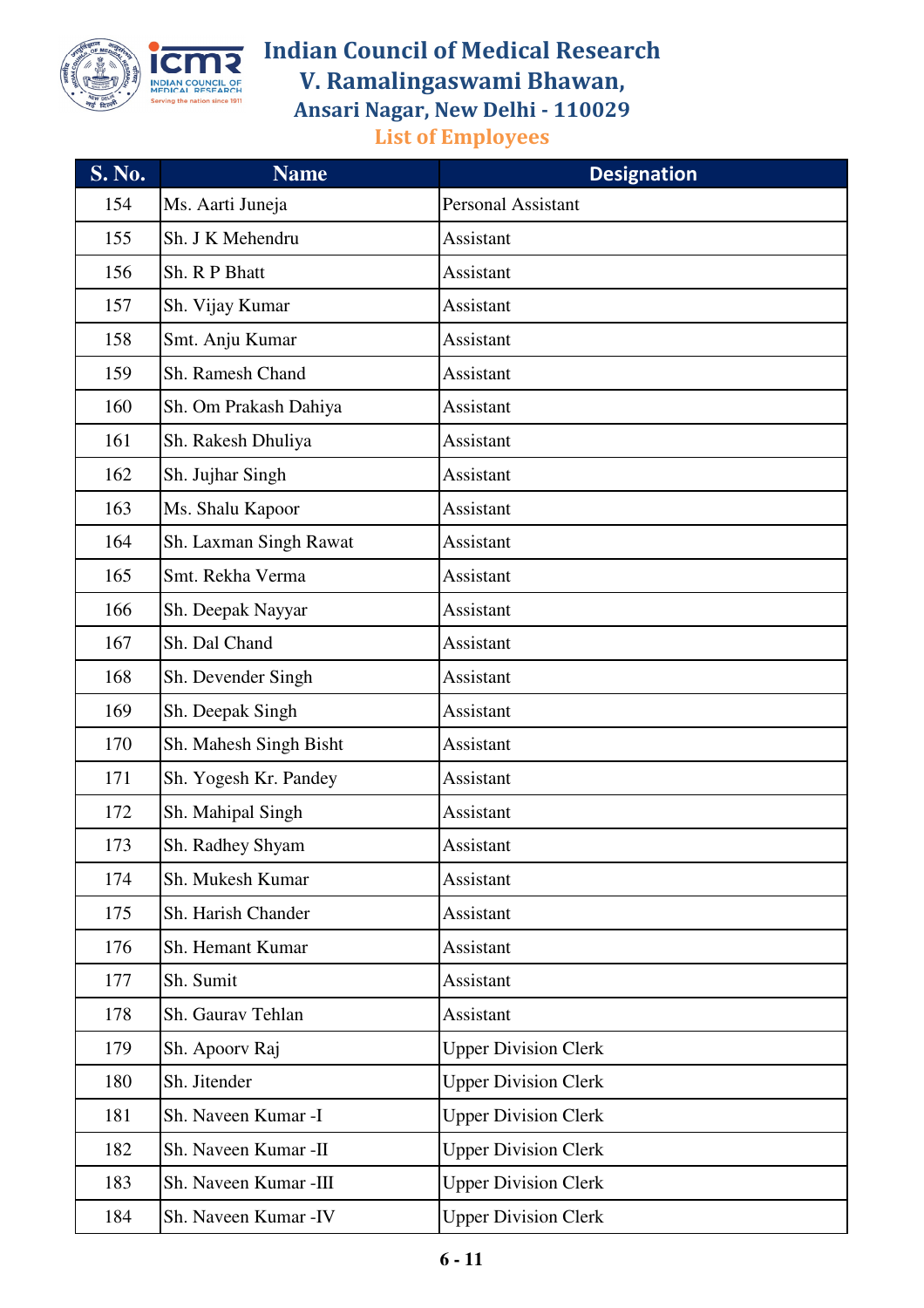

| <b>S. No.</b> | <b>Name</b>              | <b>Designation</b>          |
|---------------|--------------------------|-----------------------------|
| 185           | Sh. Naveen Kumar - V     | <b>Upper Division Clerk</b> |
| 186           | Sh. Satender Kumar       | <b>Upper Division Clerk</b> |
| 187           | Sh. Ajay Khatri          | <b>Upper Division Clerk</b> |
| 188           | Sh. Amit Ahlawat         | <b>Upper Division Clerk</b> |
| 189           | Sh. Himanshu             | <b>Upper Division Clerk</b> |
| 190           | Sh. Manish Singh         | <b>Upper Division Clerk</b> |
| 191           | Sh. Ankit Tushir         | <b>Upper Division Clerk</b> |
| 192           | Sh. Rahul Yadav          | <b>Upper Division Clerk</b> |
| 193           | Sh. Vikash               | <b>Upper Division Clerk</b> |
| 194           | Sh. Shailav Anand        | <b>Upper Division Clerk</b> |
| 195           | Sh. Ritesh Kumar         | <b>Upper Division Clerk</b> |
| 196           | Sh. Ashish Mohar         | <b>Upper Division Clerk</b> |
| 197           | Sh. Vineet               | <b>Upper Division Clerk</b> |
| 198           | Sh. Vijay                | <b>Upper Division Clerk</b> |
| 199           | Sh. Sumit                | <b>Upper Division Clerk</b> |
| 200           | Sh. Kishor Tomer         | <b>Upper Division Clerk</b> |
| 201           | Sh. Pritam Gehlawat      | <b>Upper Division Clerk</b> |
| 202           | Sh. Umang Rana           | <b>Upper Division Clerk</b> |
| 203           | Sh. Sandeep Kumar Suman  | <b>Upper Division Clerk</b> |
| 204           | Sh. Prerna Saini         | <b>Upper Division Clerk</b> |
| 205           | Sh. Suraj Chauhan        | <b>Upper Division Clerk</b> |
| 206           | Sh. Ajit Singh           | <b>Upper Division Clerk</b> |
| 207           | Sh. Sandeep Pawar        | <b>Upper Division Clerk</b> |
| 208           | Sh. Neeraj Kumar         | <b>Upper Division Clerk</b> |
| 209           | Sh. Gourabh Ranjan       | <b>Upper Division Clerk</b> |
| 210           | Sh. Ajay                 | <b>Upper Division Clerk</b> |
| 211           | Sh. Amit Kumar           | <b>Upper Division Clerk</b> |
| 212           | Sh. Shashi Bhushan Kumar | <b>Upper Division Clerk</b> |
| 213           | Sh. Rampal Singh Chauhan | <b>Upper Division Clerk</b> |
| 214           | Ms. Sonia Solanki        | <b>Upper Division Clerk</b> |
| 215           | Sh. Shatrughan Kumar     | <b>Upper Division Clerk</b> |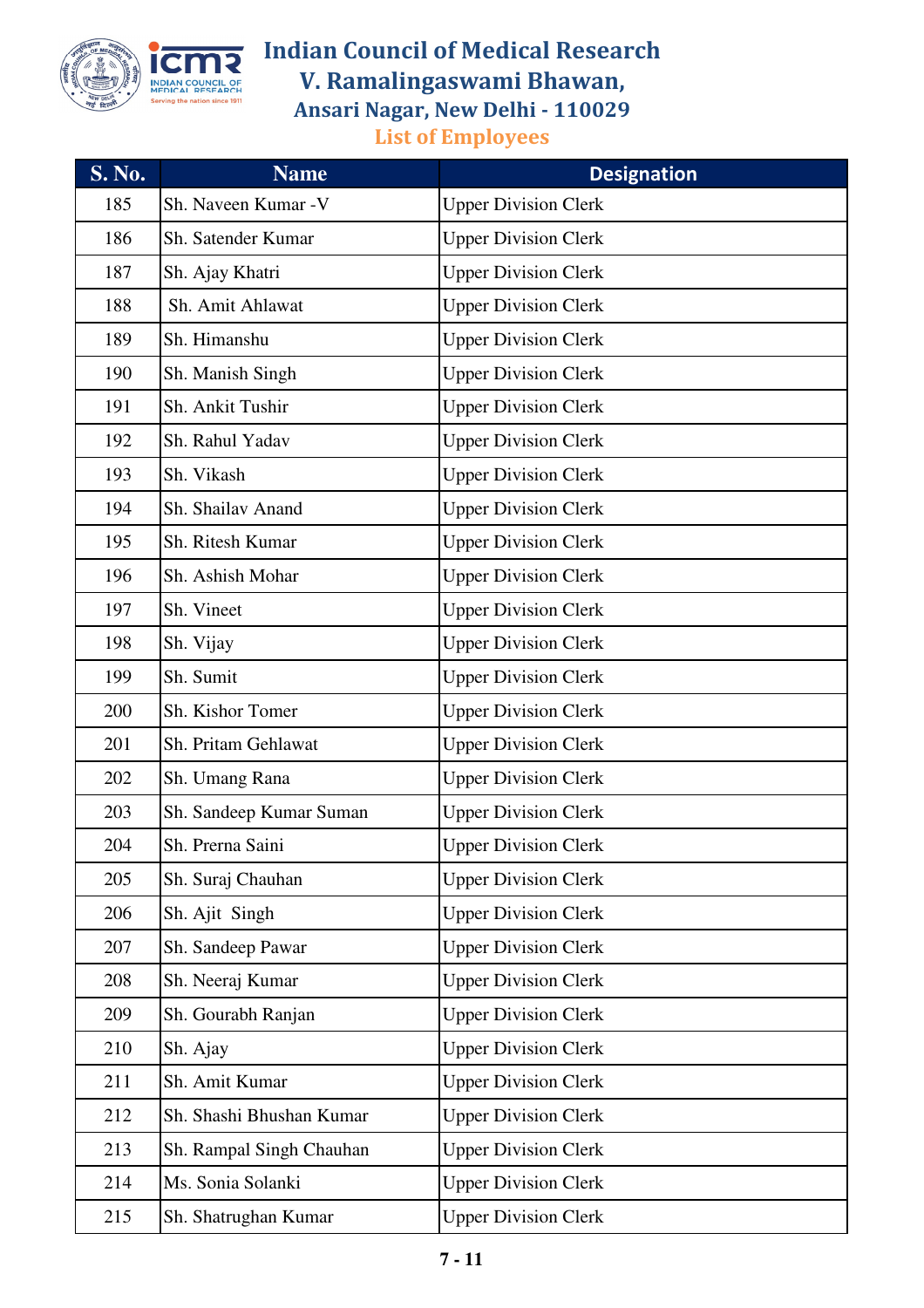

| $S. \overline{No.}$ | <b>Name</b>             | <b>Designation</b>                   |
|---------------------|-------------------------|--------------------------------------|
| 216                 | Sh. Jitendra Kumar      | <b>Upper Division Clerk</b>          |
| 217                 | Sh. Mohammad Mazhar     | <b>Upper Division Clerk</b>          |
| 218                 | Ms. Monika              | <b>Upper Division Clerk</b>          |
| 219                 | Sh. Abhimanyu           | <b>Upper Division Clerk</b>          |
| 220                 | Ms. Neha Taneja         | <b>Upper Division Clerk</b>          |
| 221                 | Sh. Vinod Bisht         | <b>Upper Division Clerk</b>          |
| 222                 | Sh. Om Prakash Meena    | <b>Upper Division Clerk</b>          |
| 223                 | Sh. Satish Chandra      | <b>Upper Division Clerk</b>          |
| 224                 | Sh. Ram Kishore         | <b>Upper Division Clerk</b>          |
| 225                 | Sh. Satender Kumar      | <b>Upper Division Clerk</b>          |
| 226                 | Sh. Sanjay Sejwal       | <b>Upper Division Clerk</b>          |
| 227                 | Sh. Rohan               | <b>Upper Division Clerk</b>          |
| 228                 | Sh. Sonu Joshi          | <b>Upper Division Clerk</b>          |
| 229                 | Sh. Kesh Raj Meena      | <b>Assistant Director (OL)</b>       |
| 230                 | Sh. Parveen Kumar       | <b>Library Information Assistant</b> |
| 231                 | Sh. Deepak Singh Khati  | <b>Library Clerk</b>                 |
| 232                 | Vinod Kumar Dhyani      | Lab Attendant I                      |
| 233                 | Sh. Sushil Kumar Mathur | Field Worker                         |
| 234                 | Sh. S. Bhagwan Mehto    | MTS(G)                               |
| 235                 | Sh. Shiv Sagar Mehto    | MTS(G)                               |
| 236                 | Sh. Rajesh Kumar        | MTS(G)                               |
| 237                 | Sh. Laxman Singh        | MTS(G)                               |
| 238                 | Sh. Sugreev Shah        | MTS(G)                               |
| 239                 | Sh. Anil Kashyap        | MTS(G)                               |
| 240                 | Sh. Joginder Chaudhary  | MTS(G)                               |
| 241                 | Sh. Deepak              | MTS(G)                               |
| 242                 | Sh. Ramesh Singh        | MTS(G)                               |
| 243                 | Sh. Prakash Joshi       | MTS(G)                               |
| 244                 | Sh. Hirdya Prasad       | MTS(G)                               |
| 245                 | Sh. Yogesh Gautam       | MTS(G)                               |
| 246                 | Sh. Kuldeep Kumar       | MTS(G)                               |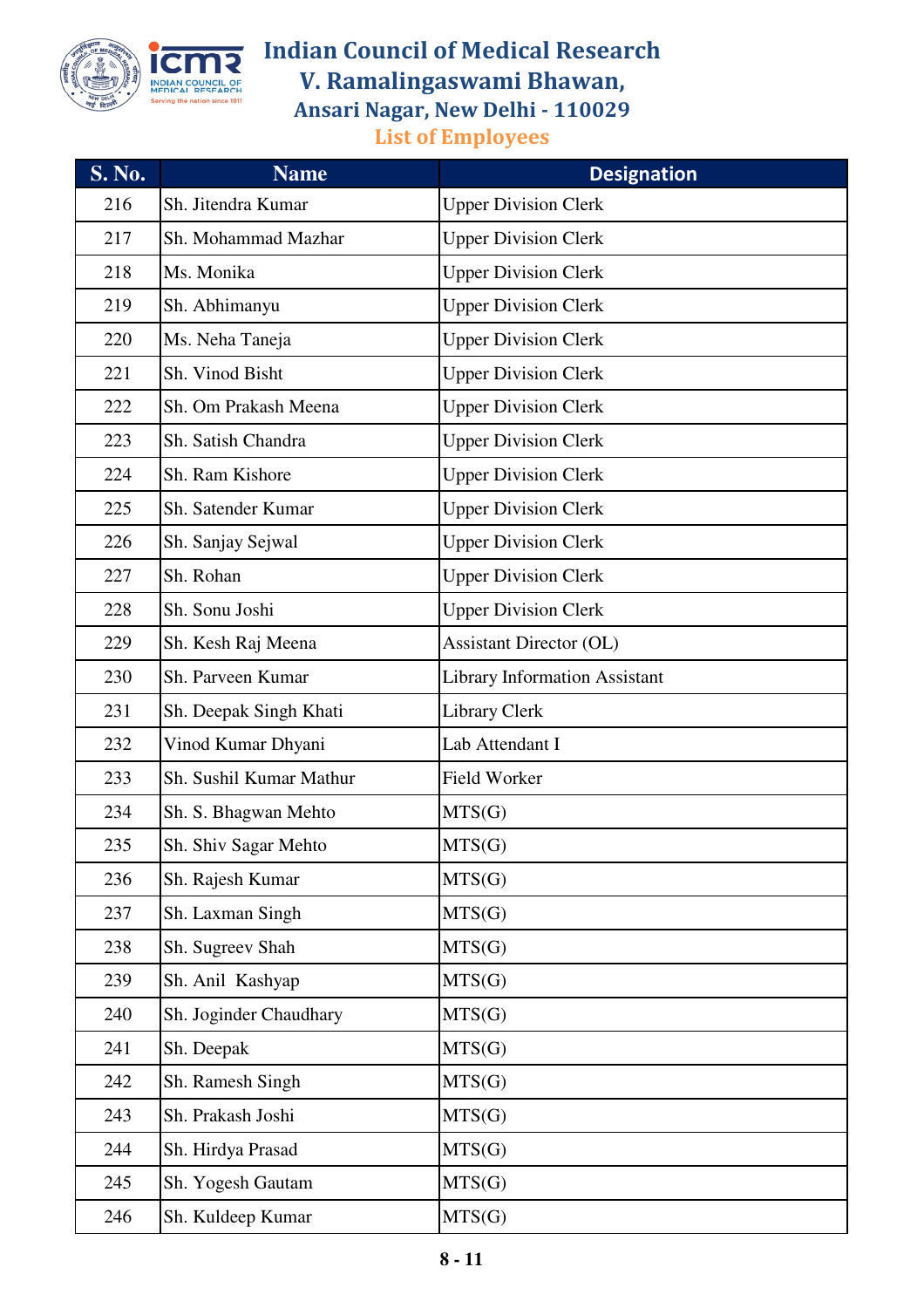

| <b>S. No.</b> | <b>Name</b>             | <b>Designation</b>          |
|---------------|-------------------------|-----------------------------|
| 247           | Sh. Virender Rana       | MTS(G)                      |
| 248           | Smt. Savitri Devi       | MTS(G)                      |
| 249           | Smt. Anita              | MTS(G)                      |
| 250           | Sh. Chandan Singh       | MTS(G)                      |
| 251           | Sh. Harish Singh Rawat  | MTS(G)                      |
| 252           | Sh. Dharmender          | MTS(G)                      |
| 253           | Sh. Chander Bhan        | MTS(G)                      |
| 254           | Smt Usha Devi           | MTS(G)                      |
| 255           | Smt Santosh Rani        | MTS(G)                      |
| 256           | Smt Geeta Mazumdar      | MTS(G)                      |
| 257           | Smt Laju Devi           | MTS(G)                      |
| 258           | Sh. Suresh Chandra Pant | Technical Officer - C (ES)  |
| 259           | Sh. Anil Kumar Sharma   | Technician - B (ES)         |
| 260           | Sh. Neeraj Kumar        | Technical Officer - A       |
| 261           | Sh. Nivesh Bhardwaj     | Technical Officer - A       |
| 262           | Sh. Mukesh Amanta       | Technical Officer - A (ES)  |
| 263           | Sh. Mohan Kant          | Technician - C              |
| 264           | Smt. Aarti Govil        | Technician - C              |
| 265           | Sh. Rohitash Singh      | Principal Technical Officer |
| 266           | Sh. Vikesh Kr. Sapra    | Sr. Technical Officer       |
| 267           | Smt. Renu Nagpal        | Sr. Technical Officer       |
| 268           | Sh. Mahinder Singh Pal  | Sr. Technical Officer       |
| 269           | Sh. R Muniasamy         | Sr. Technical Officer       |
| 270           | Sh. Javed Akhtar        | Technical Officer - C       |
| 271           | Sh. Kishore Toppo       | Technical Officer - C       |
| 272           | Sh. Hemant Kumar        | Technical Officer - C       |
| 273           | Sh. Alok Agarwal        | Technical Officer - C       |
| 274           | Sh. Manoj Kumar         | Technical Officer - C       |
| 275           | Smt. Shahsi Choudhry    | Technical Officer - C       |
| 276           | Sh. Rajesh Kumar        | Technical Officer - C       |
| 277           | Sh. Arvind Kumar        | Technical Officer - C       |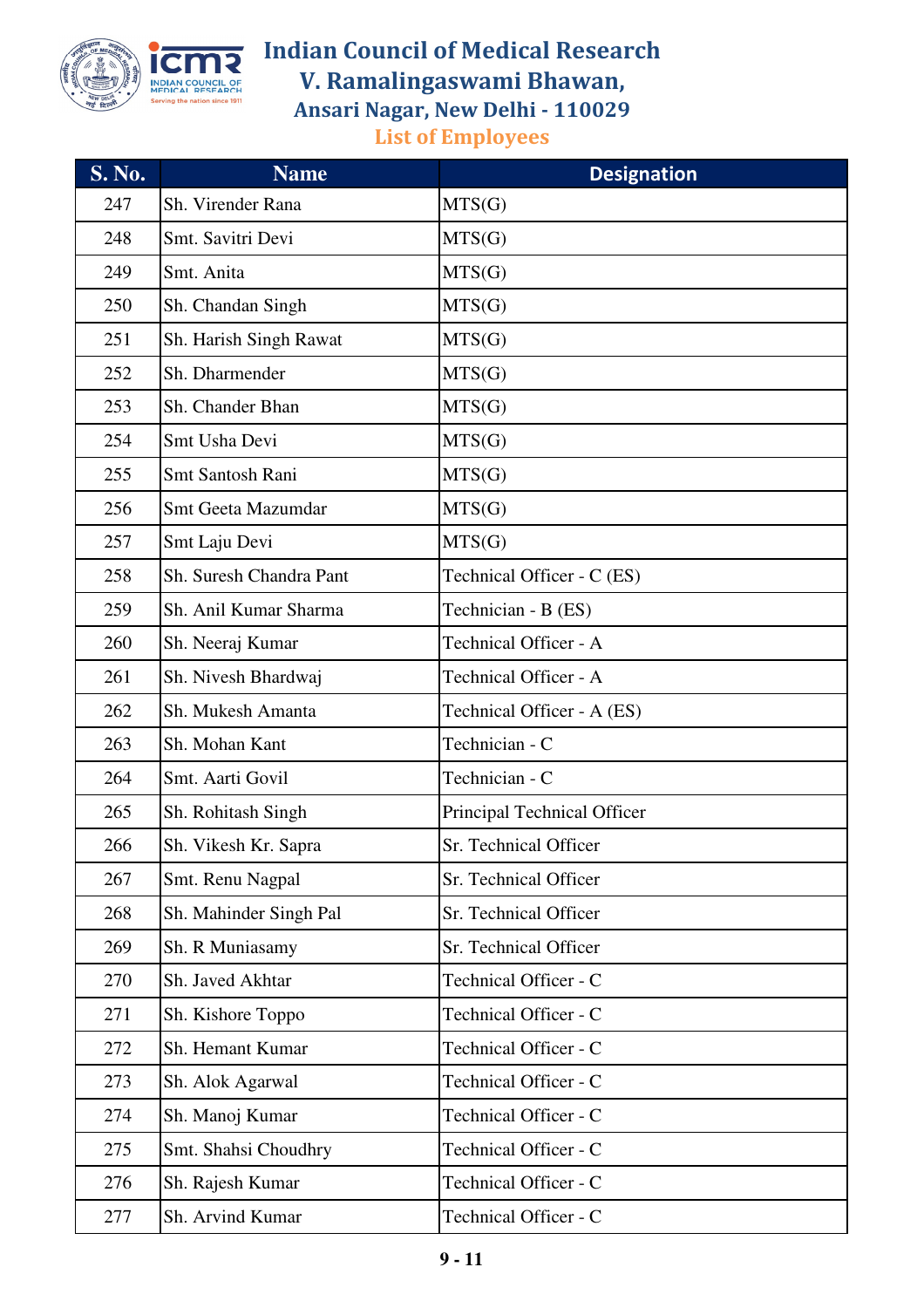

| <b>S. No.</b> | <b>Name</b>             | <b>Designation</b>                          |
|---------------|-------------------------|---------------------------------------------|
| 278           | Sh. S Sree Kumar        | Technical Officer - C                       |
| 279           | Smt. Vandana Sundriyal  | Technical Officer - C                       |
| 280           | Sh. Abhai Kumar         | Technical Officer - C                       |
| 281           | Smt. Seema Verma        | Technical Officer - C                       |
| 282           | Sh. Mohd. Iliyas        | Technical Officer - C                       |
| 283           | Dr Deepak Batra         | Technical Officer - C                       |
| 284           | Smt. Iqbal Kaur         | Technical Officer - C                       |
| 285           | Dr. Kumar Vikram        | <b>Technical Officer - B</b>                |
| 286           | Dr. Nisha Thakur        | Technical Officer - B                       |
| 287           | Dr. Hari Sharkar        | Technical Officer - A                       |
| 288           | Sh. Rakesh Kumar        | Sr. Technician (3)                          |
| 289           | Sh. Ramakant Prasad Sah | SCD Gr.-I (Sr. Technician (3) under MBAPS)  |
| 290           | Sh. Rajesh Kumar        | Sr. Technician (2)                          |
| 291           | Sh. Pokar Singh         | Sr. Technician (1)                          |
| 292           | Sh. Dholu Ram           | SCD Gr.-II (Sr. Technician (1) under MBAPS) |
| 293           | Sh. Parmod Kumar Dhawan | Sr. Technician (1)                          |
| 294           | Sh. Avinash Kumar Dubey | Technician 2                                |
| 295           | Sh. H. Dinesh Kumar     | Technician I                                |
| 296           | Sh. Gulshan Malhotra    | Photographer                                |
| 297           | Sh. Laxman Singh Rawat  | Lib. Clerk(Sr. Technician (1) under MBAPS)  |
| 298           | Sh. Surinder Kumar      | Technician-2                                |
| 299           | Sh. Naveen Kumar        | SCD OG(Tech. (2) under MBAPS)               |
| 300           | Sh Sanjeev Kumar Gupta  | <b>Technical Assistant</b>                  |
| 301           | Sh. Pratap Singh        | Lab. Assistant -1                           |
| 302           | Sh. Pawan Singh         | Lab. Assistant-1                            |
| 303           | Sh. Ram Lotan           | Lab. Assistant -1                           |
| 304           | Sh. Thakur Prasad       | Lab. Assistant-1                            |
| 305           | Sh. Brijesh Prasad      | Lab. Assistant -1                           |
| 306           | Sh. Santosh Kumar       | Lab. Assistant-1                            |
| 307           | Smt. Santosh Devi       | Lab. Assistant -1                           |
| 308           | Sh. Hem Chand           | Lab. Assistant-1                            |